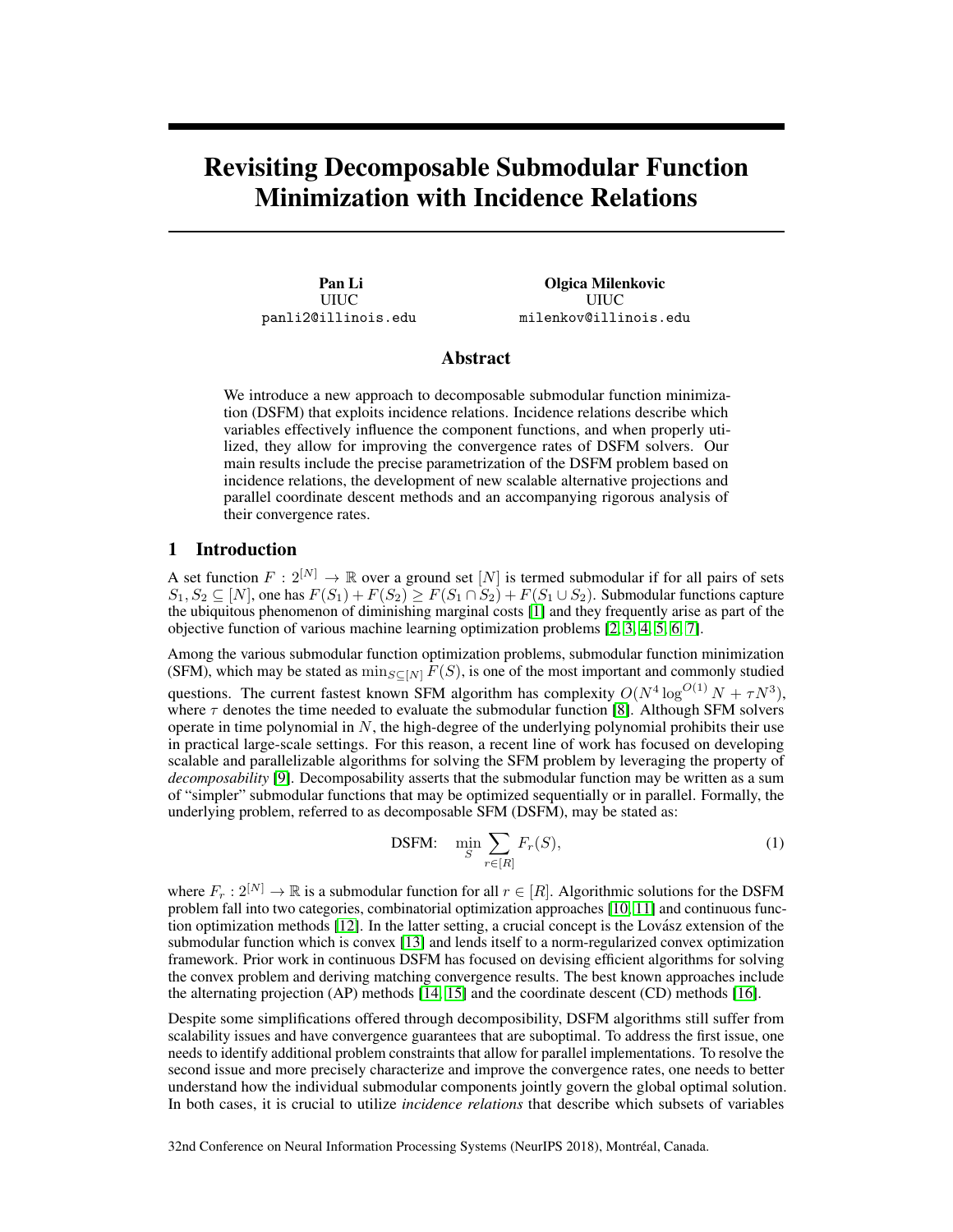directly affect the value of any given component function. Often, incidences involve relatively small subsets of elements, which leads to desirable sparsity constraints. This is especially the case for min-cut problems on graphs and hypergraphs (where each submodular component involves two or several vertices) [17, 18] and MAP inference with higher-order potentials (where each submodular component involves variables corresponding to adjacent pixels) [9]. Although incidence relations have been used to parametrize the algorithmic complexity of combinatorial optimization methods for solving DSFM problems [10], they have been largely overlooked in continuous optimization methods. Some prior work considered merging decomposable parts with nonoverlapping support into one submodular function, thereby creating a coarser decomposition that may be processed more efficiently [14, 15, 16], but the accompanying algorithms were neither designed in a form that can optimally use this information nor analyzed precisely with respect to their convergence rates and merging strategies. In an independent work, Djolonga and Krause found that the variational inference problem in L-FIELD could be reduced to a DSFM problem with sparse incidence relations [19], while their analysis only worked for regular cases.

Here, we revisit two benchmark algorithms for continuous DSFM – AP and CD – and describe how to modify them to exploit incidence relations that allow for significantly improved computational complexity. Furthermore, we provide a complete theoretical analysis of the algorithms parametrized by incidence relations with respect to their convergence rates. AP-based methods that leverage incidence relations achieve better convergence rates than classical AP algorithms both in the sequential and parallel optimization scenario. The random CD method (RCDM) and accelerated CD method (ACDM) that incorporate incidence information can be parallelized. The complexity of sequential CD methods cannot be improved using incidence relations, but the convergence rate of parallel CD methods strongly depends on how the incidence relations are used for coordinate sampling: while a new specialized combinatorial sampling based on equitable coloring [20] is optimal, uniformly at random sampling produces a 2-approximation. It also leads to a greedy method that empirically outperforms random sampling. A summary of these and other findings is presented in Table 1.

|             | Prior work                    |               | This work        |                                                                  |
|-------------|-------------------------------|---------------|------------------|------------------------------------------------------------------|
|             | Sequential                    | Parallel      | Sequential       | Parallel                                                         |
| AP          | $\overline{O(N^2R^2)}$        | $O(N^2R^2/K)$ | $O(N  \mu  _1R)$ | $O(N  \mu  _1R/K)$                                               |
|             | RCDM $\left  O(N^2R) \right $ |               | $O(N^2R)$        | $\frac{R-K}{R-1}N^2 + \frac{K-1}{R-1}N  \mu  _1 R/K$             |
| <b>ACDM</b> | O(NR)                         |               | O(NR)            | $\left( \frac{R-K}{R-1}N^2 + \frac{K-1}{R-1}N \ \mu\ _1 \right)$ |

Table 1: Overview of known and new results: each entry contains the required number of iterations to achieve an  $\epsilon$ -optimal solution (the dependence on  $\epsilon$  is the same for all algorithms and hence omitted). Here,  $\|\mu\|_1 = \sum_{i \in [N]} \mu_i$ , where for all  $i \in [N]$ ,  $\mu_i$  equals the number of submodular functions that involve element i;  $K$  is a parallelization parameter that equals the number of min-norm points problems that have to be solved within each iteration.

## 2 Background, Notation and Problem Formulation

We start our exposition by reviewing several recent lines of work for solving the DSFM problem, and focus on approaches that transform the DSFM problem into a continuous optimization problem. Such approaches exploit the fact that the Lovász extension of a submodular function is convex. Without loss of generality, we tacitly assume that all submodular functions  $F_r$  are normalized, i.e., that  $F_r(\emptyset) = 0$  for all  $r \in [R]$ . Also, we define given a vector  $z \in \mathbb{R}^N$  and  $S \subseteq [N]$ ,  $z(S) = \sum_{i \in S} z_i$ . Then, the *base polytope* of the *r*-th submodular function  $F_r$  is defined as

$$
\mathcal{B}_r \triangleq \{y_r \in \mathbb{R}^N | y_r(S) \leq F_r(S), \text{ for any } S \subset [N], \text{and } y_r([N]) = F_r([N])\}.
$$

The *Lovász extention* [13]  $f_r(\cdot) : \mathbb{R}^N \to \mathbb{R}$  of a submodular function  $F_r$  is defined as  $f_r(x) =$  $\max_{y_r \in \mathcal{B}_r} \langle y_r, x \rangle$ , where  $\langle \cdot, \cdot \rangle$  denotes the inner product of two vectors. The DSFM problem can be solved through continuous optimization,  $\min_{x \in [0,1]^N} \sum_r f_r(x)$ . To counter the nonsmoothness of the objective function, a proximal formulation of a generalization of the above optimization problem is considered instead [14],

$$
\min_{x \in \mathbb{R}^N} \sum_{r \in [R]} f_r(x) + \frac{1}{2} ||x||_2^2.
$$
 (2)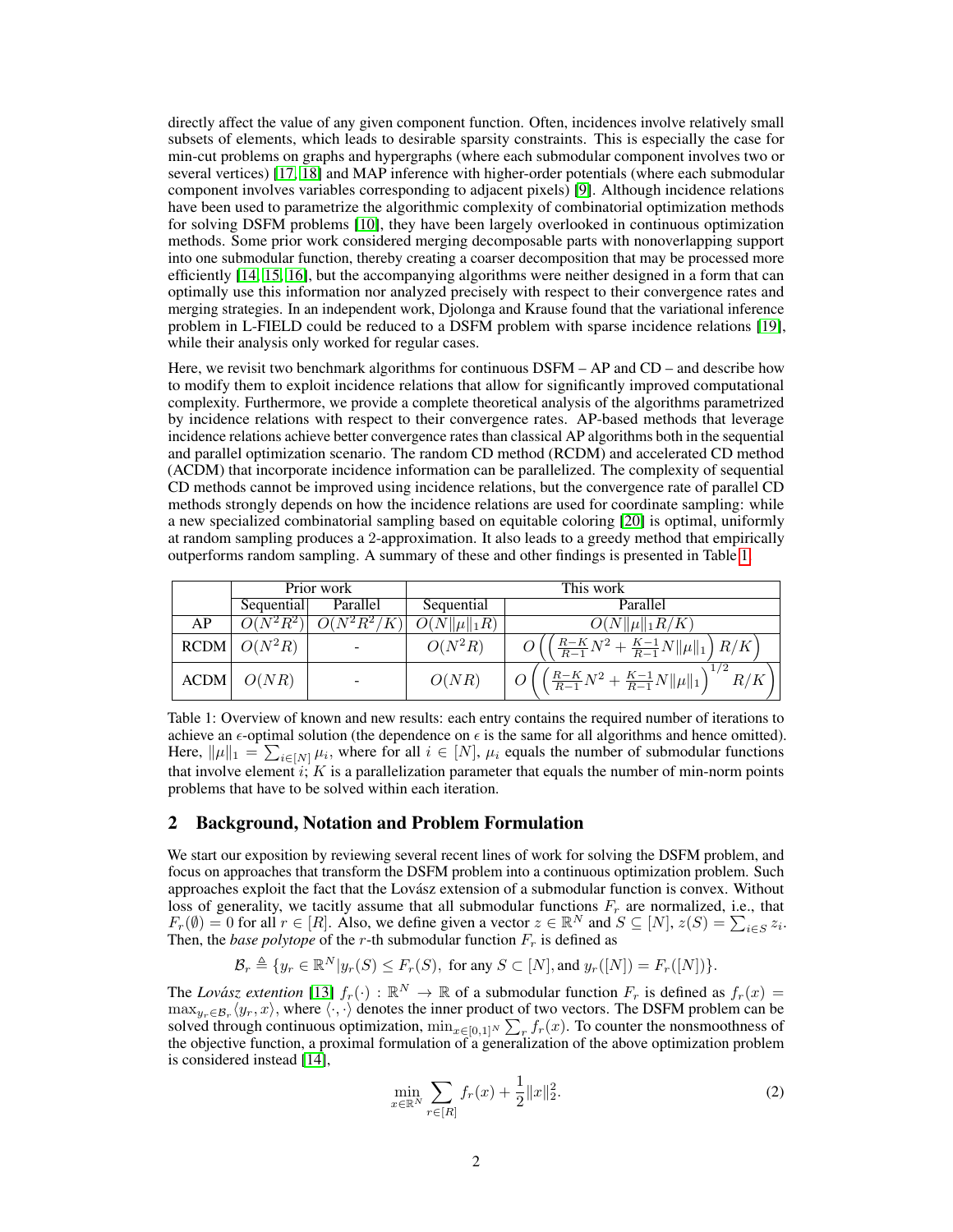As the problem  $(2)$  is strongly convex, it has a unique optimal solution, denoted by  $x^*$ . The exact discrete solution to the DSFM problem equals  $S^* = \{i \in [N] | x_i^* > 0\}.$ 

For convenience, we denote the product of base polytopes as  $\mathcal{B} = \otimes_{r=1}^R \mathcal{B}_r$ , and write  $y =$  $(y_1, y_2, ..., y_R) \in \mathcal{B}$ . Also, we let A be a simple linear mapping  $\otimes_{r=1}^R \mathbb{R}^N \to \mathbb{R}^N$ , which given a point  $a = (a_1, a_2, ..., a_R) \in \otimes_{r=1}^R \mathbb{R}^N$  outputs  $Aa = \sum_{r \in [R]} a_r$ . The AP and CD algorithms for solving (2) use the dual form of the problem, described in the next lemma.

**Lemma 2.1** ([14]). The dual problem of (2) reads as

$$
\min_{a,y} \|a - y\|_2^2 \quad \text{s.t.} \quad Aa = 0, \ y \in \mathcal{B}.
$$
 (3)

Moreover, problem (3) may be written in the more compact form

$$
\min_{y} \|Ay\|_2^2 \quad \text{s.t.} \quad y \in \mathcal{B}.\tag{4}
$$

For both problems, the primal and dual variables are related according to  $x = -Ay$ . In what follows, for notational simplicity, we write  $g(y) = \frac{1}{2} ||Ay||_2^2$ .

The AP [15] and RCD algorithms [16] described below provide solutions to the problems (3) and (4), respectively. They both rely on repeated projections  $\Pi_{\mathcal{B}_r}(\cdot)$  onto the base polytopes  $\mathcal{B}_r$ ,  $r \in [R]$ . These projections are typically less computationally intense than projections onto the complete base polytope of F as they involve fewer data dimensions. The projection operation  $\Pi_{\mathcal{B}_r}(\cdot)$  requires one to solve a min-norm problem by either exploiting the special forms of  $F_r$  or by using the general purpose algorithm of Wolfe [21]. The complexity of the method is typically characterized by the number of required projections  $\Pi_{\mathcal{B}_r}(\cdot)$ .

**The AP algorithm.** Starting with  $y = y^{(0)}$ , iteratively compute a sequence  $(a^{(k)}, y^{(k)})_{k=1,2,...}$  such that for all  $r \in [R]$ ,  $a_r^{(k)} = y_r^{(k-1)} - Ay^{(k-1)}/R$ ,  $y_r^{(k)} = \Pi_{\mathcal{B}_r}(a_r^{(k)})$ , until a stopping criteria is met.

**The RCDM algorithm.** In each iteration  $k$ , chose uniformly at random a subset of elements in  $y$ associated with one atomic function in the decomposition (1), say the one with index  $r_k$ . Then, compute the sequence  $(y^{(k)})_{k=1,2,...}$  according to  $y_{r_k}^{(k)} = \Pi_{B_{r_k}} \left( - \sum_{r \neq r_k} y_r^{(k-1)} \right), y_r^{(k)} = y_r^{(k-1)},$ for  $r \neq r_k$ .

Finding an  $\epsilon$ -optimal solution for both the AP and RCD methods requires  $O(N^2R\log(\frac{1}{\epsilon}))$  iterations. In each iteration, the AP algorithm computes the projections onto all  $R$  base polytopes, while the RCDM only computes one projection. Therefore, as may be seen from Table 1, the sequential AP solver, which computes one projection in each iteration, requires  $O(N^2R^2 \log(\frac{1}{\epsilon}))$  iterations. However, the projections within one iteration of the AP method can be generated in parallel, while the projections performed in the RCDM have to be generated sequentially.

#### 2.1 Incidence Relations and Related Notations

We next formally introduce one of the key concepts used in this work: *incidence relations* between elements of the ground set and the component submodular functions.

We say that an element  $i \in [N]$  is *incident* to a submodular function F iff there exists a  $S \subseteq [N]/\{i\}$ such that  $F(S \cup \{i\}) \neq F(S)$ ; similarly, we say that the submodular function F is *incident* to an element i iff i is incident to  $\vec{F}$ . To verify whether an element i is incident to a submodular function F, one needs to verify that  $F({i}) = 0$  and that  $F([N]) = F([N]/\{i\})$  since for any  $S \subseteq [N]/\{i\}$ 

$$
F({i}) \ge F(S \cup {i}) - F(S) \ge F([N]) - F([N]/{i}).
$$

Furthermore, note that if  $i \in [N]$  is not incident to  $F_r$ , then for any  $y_r \in \mathcal{B}_r$ , one has  $y_{r,i} = 0$ . Let  $S_r$  be the set of all elements incident to  $F_r$ . For each element i, denote the number of submodular functions that are incident to i by  $\mu_i = |\{r \in [R] : i \in S_r\}|$ . We also refer to  $\mu_i$  as the degree of element i. We find it useful to partition the set of submodular functions into different groups. Given a group  $C \subseteq [R]$  of submodular functions, we define the degree of the element i within  $C, \mu_i^C$ , as  $\mu_i^C = |\{r \in C : i \in S_r\}|.$ 

We also define a skewed norm involving two vectors  $w \in \mathbb{R}_{>0}^N$  and  $z \in \mathbb{R}^N$  according to  $||z||_{2,w} \triangleq$  $\sqrt{\sum_{i\in[N]}w_iz_i^2}$ . With a slight abuse of notation, for two vectors  $\theta=(\theta_1,\theta_2,...,\theta_R)\in\otimes_{r=1}^R \mathbb{R}_{>0}^N$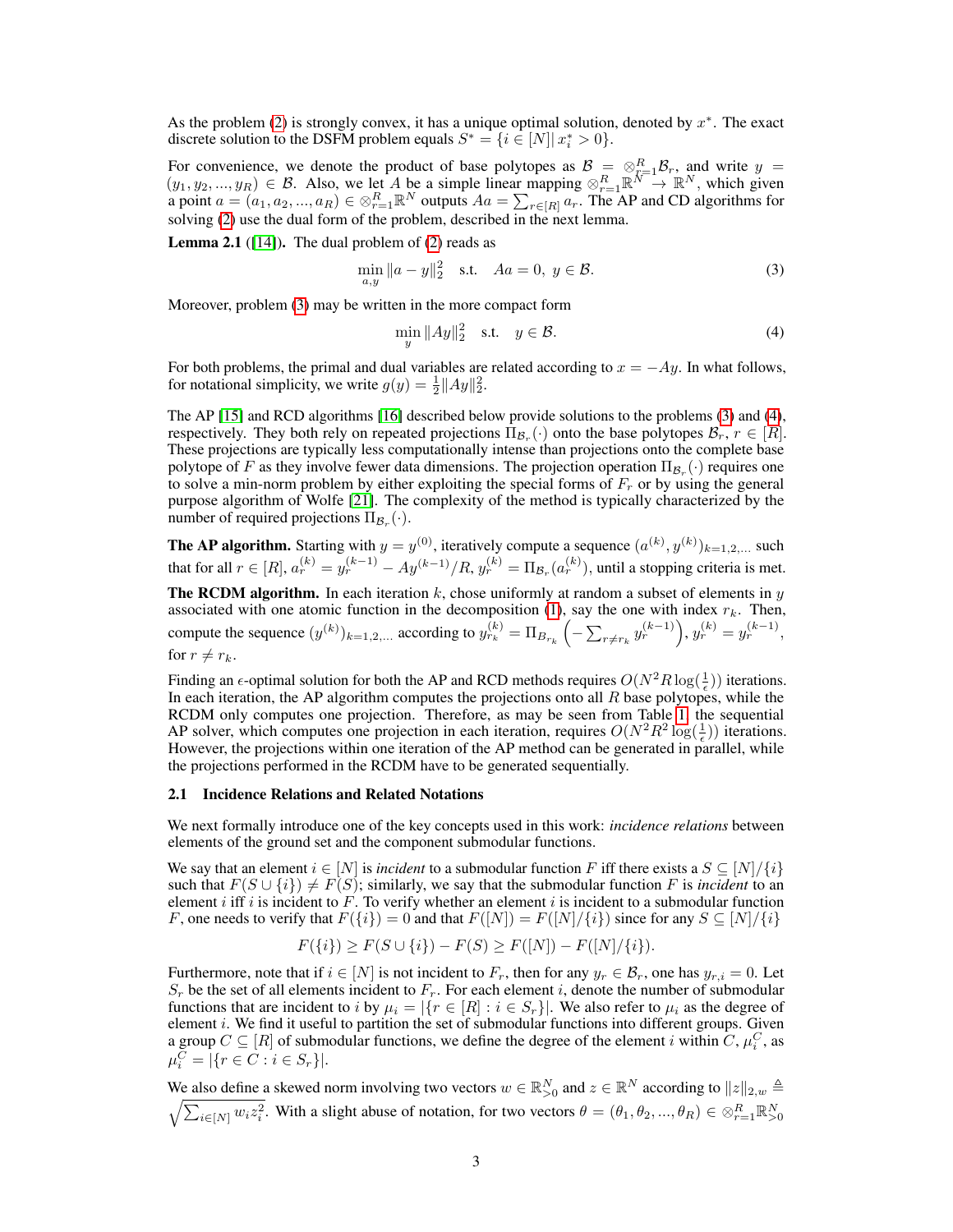and  $y \in \otimes_{r=1}^R \mathbb{R}^N$ , we also define the norm  $||y||_{2,\theta} \triangleq \sqrt{\sum_{r \in [R]} ||y_r||_{2,\theta_r}^2}$ . Which of the norms we refer to should be clear from the context. In addition, we let  $\|\theta\|_{1,\infty} = \sum_{i\in[N]} \max_{r\in[R]:i\in S_r} \theta_{r,i}.$ For a closed set  $K \subseteq \otimes_{r=1}^R \mathbb{R}^N$  and a positive vector  $\theta \in \otimes_{r=1}^R \mathbb{R}^N_{>0}$ , the distance between y and K is defined as  $d_{\theta}(y, \mathcal{K}) = \min\{\|y - z\|_{2, \theta} | z \in \mathcal{K}\}\)$ . Also, given a set  $\Omega \subseteq \mathbb{R}^N$ , we let  $\Pi_{\Omega, w}(\cdot)$  denote the projection operation onto  $\Omega$  with respect to the norm  $\|\cdot\|_{2,w}$ .

Given a vector  $w \in \mathbb{R}_{>0}^N$ , we also make use of an induced vector  $I(w) \in \otimes_{r=1}^R \mathbb{R}^N$  whose r-th entry satisfies  $(I(w))_r = w$ . It is easy to check that  $\|I(w)\|_{1,\infty} = \|w\|_1$ . Of special interest are induced vectors based on pairs of N-dimensional vectors,  $\mu = (\mu_1, \mu_2, ..., \mu_N)$ ,  $\mu^C = (\mu_1^C, \mu_2^C, ..., \mu_N^C)$ . Finally, for  $w, w' \in \mathbb{R}^N$ , we denote the element-wise power of w by  $w^{\alpha} = (w_1^{\alpha}, w_2^{\alpha}, ..., w_N^{\alpha})$ , for some  $\alpha \in \mathbb{R}$ , and the element-wise product of w and  $w'$  by  $w \odot w' = (w_1 w'_1, w_2 w'_2, ..., w_N w'_N)$ .

Next, recall that  $x^*$  is the unique optimal solution of the problem (2) and let  $\mathcal{Z} = \{ \xi \in \mathcal{Z} \}$  $\otimes_{r=1}^R \mathbb{R}^N |A\xi = -x^*, \xi_{r,i} = 0, \forall i \in S_r, \forall r \in [R]$ . Then, due to the duality relationship of Lemma 2.1,  $\Xi = \mathcal{Z} \cap \mathcal{B}$  is the set of optimal solutions  $\{y\}.$ 

## 3 Continuous DSFM Algorithms with Incidence Relations

In what follows, we revisit the AP and CD algorithms and describe how to improve their performance and analytically establish their convergence rates. Our first result introduces a modification of the AP algorithm (3) that exploits incidence relations so as to decrease the required number of iterations from  $O(N^2R)$  to  $O(N||\mu||_1)$ . Our second result is an example that shows that the convergence rates of CD algorithms [11] cannot be directly improved by exploiting the functions' incidence relations even when the incidence matrix is extremely sparse. Our third result is a new algorithm that relies of coordinate descent steps but can be parallelized. In this setting, incidence relations are essential to the parallelization process.

To analyze solvers for the continuous optimization problem (2) that exploit the incidence structure of the functions, we make use of the skewed norm  $\|\cdot\|_{2,w}$  with respect to some positve vector w that accounts for the fact that incidences are, in general, nonuniformly distributed. In this context, the projection  $\Pi_{\mathcal{B}_r,w}(\cdot)$  reduces to solving a classical min-norm problem after a simple transformation of the underlying space which does not incur significant complexity overheads. To see this, note that in order to solve a generic min-norm point problem, one typically uses either Wolfe's algorithm (continuous) or a divide-and-conquer procedure (combinatorial). The complexity of the former is at most quadratic in  $F_{r,\text{max}} \triangleq \max_{v,S} |F_r(S \cup \{v\}) - F_r(S)|$  [22], while the complexity of the latter merely depends on  $\log F_{r,\text{max}}$  [14] (see Section A in the Supplement). It is unclear if including the weight vector w into the projection procedure increases or decreases  $F_{r,\text{max}}$ . In either case, given that in our derivations all elements of w are contained in  $[1, \max_{i \in [N]} \mu_i]$  instead of N or R, we do not expect to see significant changes in the complexity of the projection operation. Hence, throughout the remainder of our exposition, we regard the projection operation as an oracle and measure the complexity of all algorithms in terms of the number of projections performed.

Also, observe that one may avoid computing projections in skewed-norm spaces by introducing in (2) a weighted rather than an unweighted proximal term. This gives another continuous objective that still provides a solution to the discrete problem (1). Even in this case, we can prove that the numbers of iterations used in the different methods listed Table 1 remain the same. Furthermore, by combining projections in skewed-norm spaces and weighted proximal terms, it is possible to actually reduce the number of iterations given in Table 1. However, for simplicity, we focus on the objective (2) and projections in skewed-norm spaces. Methods using weighted proximal terms with and without skewed-norm projections are analyzed in a similar manner in Section L of the Supplement.

We make frequent use of the following result which generalizes Lemma 4.1 of [11].

**Lemma 3.1.** Let  $\theta \in \otimes_{r=1}^R \mathbb{R}_{>0}^N$ ,  $w \in \mathbb{R}_{>0}^N$  be two positive vectors. Let  $y \in \mathcal{B}$  and let z be in the base polytope of the submodular function F. Then, there exists a point  $\xi \in \mathcal{B}$  such that  $A\xi = z$  and  $\|\xi - y\|_{2,\theta} \le \sqrt{\frac{\|\theta\|_{1,\infty}}{2}} \|Ay - z\|_1$ . Moreover,  $\|\xi - y\|_{2,\theta} \le \sqrt{\frac{\|\theta\|_{1,\infty} \|w^{-1}\|_1}{2}} \|Ay - z\|_{2,w}$ .

#### 3.1 The Incidence Relation AP (IAP)

The following result establishes the basis of our improved AP method leveraging incidence structures.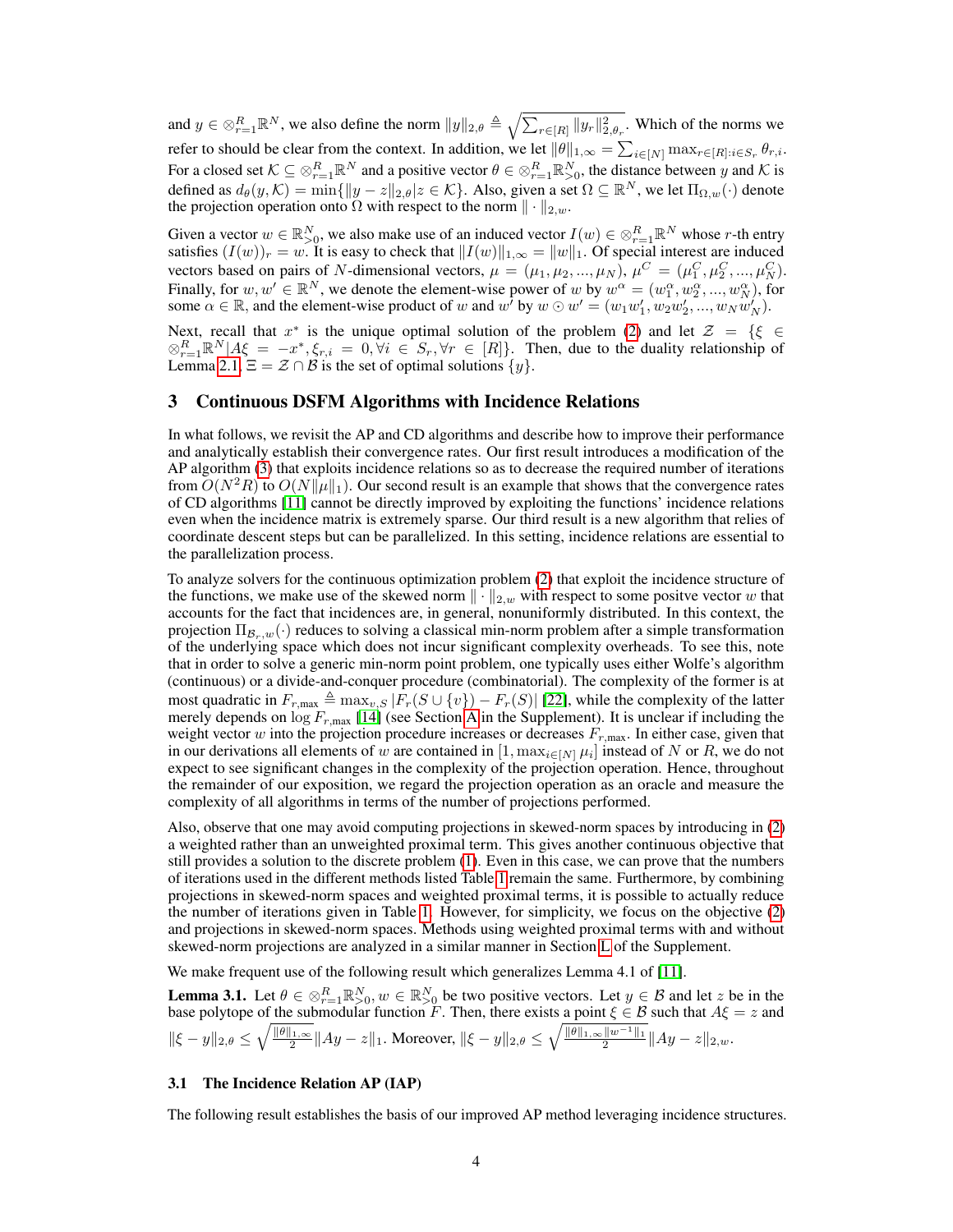Lemma 3.2. The following problem is equivalent to problem (3):

$$
\min_{a,y} \|a - y\|_{2,I(\mu)}^2 \quad \text{s.t.} \quad y \in \mathcal{B}, Aa = 0, \text{ and } a_{r,i} = 0, \ \forall (r,i) : i \notin S_r, r \in [R]. \tag{5}
$$

Let  $\mathcal{A} = \{a \in \otimes_{r=1}^R \mathbb{R}^N | A a = 0, a_{r,i} = 0, \ \forall (r,i) : i \notin S_r \}$  and  $\mathcal{A}' = \{a \in \otimes_{r=1}^R \mathbb{R}^N | A a = 0 \}$ . The AP algorithm for problem  $(5)$  consists of alternatively computing projections between A and B, as opposed to those between  $A'$  and B used in the problem (3). However, as already pointed out, unlike for the classical AP problem (3), the distance in (5) is not Euclidean, and hence the projections may not be orthogonal.

The IAP method for solving (5) proceeds as follows. We begin with  $a = a^{(0)} \in A$ , and iteratively compute a sequence  $(a^{(k)}, y^{(k)})_{k=1,2,...}$  as follows: for all  $r \in [R]$ ,  $y_r^{(k)} = \Pi_{\mathcal{B}_r,\mu}(a_r^{(k)})$ ,  $a_{r,i}^{(k)} =$  $y_{r,i}^{(k-1)} - \mu_i^{-1} (Ay^{(k-1)})_i, \ \forall \ i \in S_r.$  The key difference between the AP and IAP algorithms is that the latter effectively removes "irrelevant" components of  $y_r$  by fixing the irrelevant components of a to 0. In the AP method of Nishihara [15], these components are never zero as they may be "corrupted" by other components during AP iterations. Removing irrelevant components results in projecting  $y$ into a subspace of lower dimensions, which significantly accelerates the convergence of IAP.



Figure 1: Illustration of the IAP method for solving problem (5): The space  $A$  is a subspace of  $A'$ , which leads to faster convergence of the IAP method when compared to AP.

The analysis of the convergence rate of the IAP method follows a similar outline as that used to analyze (3) in [15]. Following Nishihara et al. [15], we define the following parameter that plays a key role in determining the rate of convergence of the AP algorithm,  $\kappa_* \triangleq \sup_{y \in \mathcal{Z} \cup \mathcal{B}/\Xi}$  $d_{I(\mu)}(y,\Xi)$  $\frac{a_{I(\mu)}(y, z)}{\max\{d_{I(\mu)}(y, \mathcal{Z}), d_{I(\mu)}(y, \mathcal{B})\}}.$ 

**Lemma 3.3** ([15]). If  $\kappa_* < \infty$ , the AP algorithm converges linearly with rate  $1 - \frac{1}{\kappa_*^2}$ . At the k-th iteration, the algorithm outputs a value  $y^{(k)}$  that satisfies

$$
d_{I(\mu)}(y^{(k)}, \Xi) \leq 2d_{I(\mu)}(y^{(0)}, \Xi) \left(1 - \frac{1}{\kappa_*^2}\right)^k.
$$

To apply the above lemma in the IAP setting, one first needs to establish an upper bound on  $\kappa_{*}$ . This bound is given in Lemma 3.4 below.

**Lemma 3.4.** The parameter  $\kappa_*$  is upper bounded as  $\kappa_* \leq \sqrt{N||\mu||_1/2} + 1$ .

By using the above lemma and the bound on  $\kappa_{*}$ , one can establish the following convergence rate for the IAP method.

**Theorem 3.5.** After  $O(N||\mu||_1 \log(1/\epsilon))$  iterations, the IAP algorithm for solving problem (5) outputs a pair of points  $(a, y)$  that satisfies  $d_{I(\mu)}(y, \Xi) \leq \epsilon$ .

Note that in practice, one often has  $\|\mu\|_1 \ll NR$ , which shows that the convergence rate of the AP method for solving the DSBM problem may be significantly improved.

#### 3.2 Sequential Coordinate Descent Algorithms

Unlike the AP algorithm, the CD algorithms by Ene et al. [16] remain unchanged given (4). Our first goal is to establish whether the convergence rate of the CD algorithms can be improved using a parameterization that exploits incidence relations.

The convergence rate of CD algorithms is linear if the objective function is component-wise smooth and  $\ell$ -strong convex. In our case,  $g(y)$  is component-wise smooth as for any  $y, z \in \mathcal{B}$  that only differ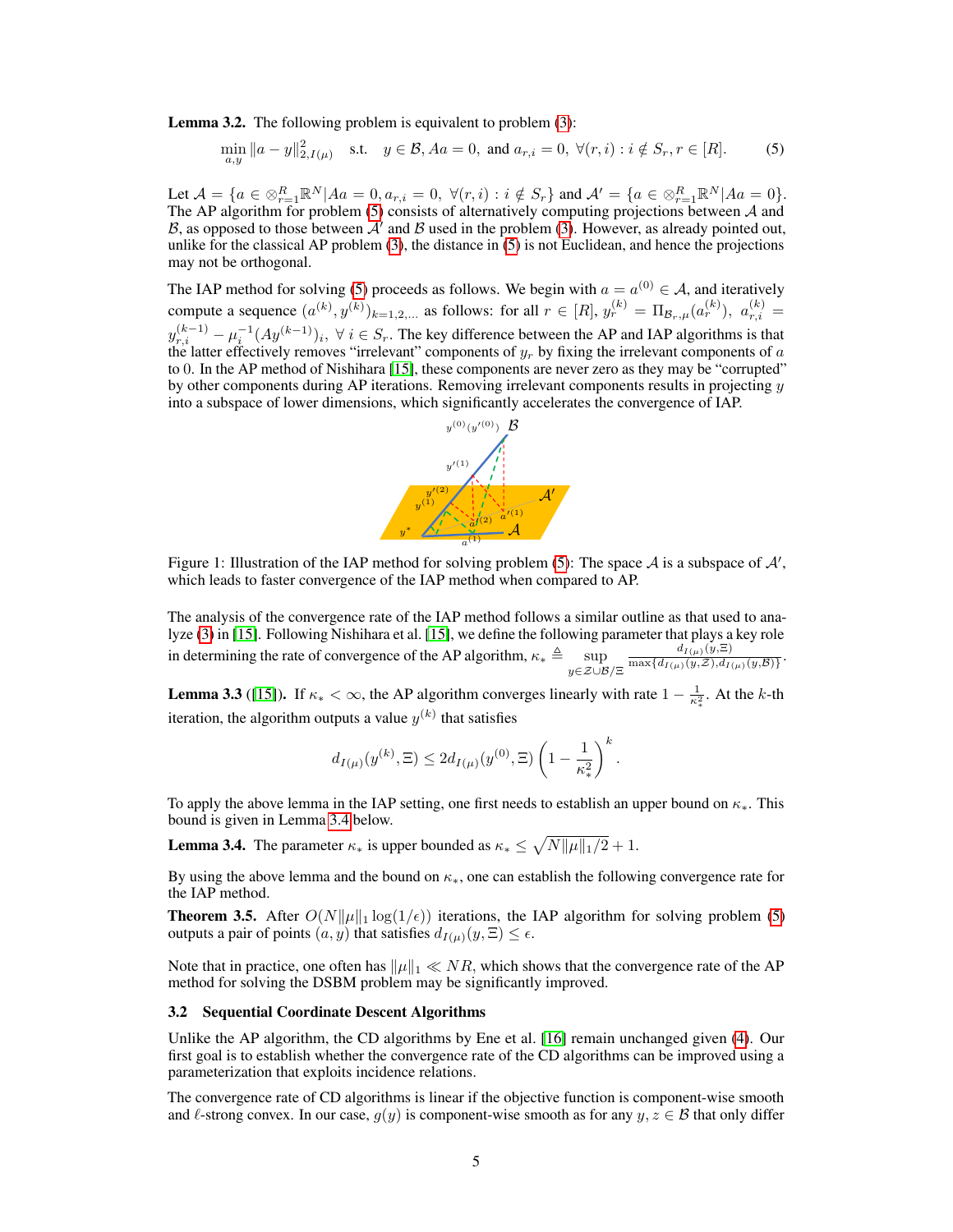in the *r*-th block (i.e.,  $y_r \neq z_r$ ,  $y_{r'} = z_{r'}$  for  $r' \neq r$ ), one has

$$
\|\nabla_r g(y) - \nabla_r g(z)\|_2 \le \|y - z\|_2. \tag{6}
$$

Here,  $\nabla_r g$  denotes the gradient vector associated with the r-th block.

**Definition 3.6.** We say that the function  $g(y)$  is  $\ell$ -strongly convex in  $\|\cdot\|_2$ , if for any  $y \in \mathcal{B}$ 

$$
g(y^*) \ge g(y) + \langle \nabla g(y), y^* - y \rangle + \frac{\ell}{2} \|y^* - y\|_2^2, \text{ or equivalently, } \|Ay - Ay^*\|_2^2 \ge \ell \|y^* - y\|_2^2,
$$
  
where  $y^* = \arg \min_{z \in \Xi} \|z - y\|_2^2$ . Moreover, we let  $\ell_* = \sup \{ \ell : g(y) \text{ is } \ell\text{-strongly convex in } \| \cdot \|_2 \}.$ 

Note that the above definition essentially establishes a form of weak-strong convexity [23]. Then, using standard analytical tools for CD algorithms [24], we can prove the following result [16].

**Theorem 3.7.** The RCDM for problem (4) outputs a point y that satisfies  $\mathbb{E}[g(y)] \leq g(y^*) + \epsilon$  after  $O(\frac{R}{\ell_*} \log(1/\epsilon))$  iterations. The ACDM applied to the problem (4) outputs a point y that satisfies  $\mathbb{E}[g(y)] \leq g(y^*) + \epsilon$  after  $O(\frac{R}{\sqrt{\ell}})$  $\frac{R}{\ell_*} \log(1/\epsilon)$  iterations.

To precisely characterize the convergence rate, we need to find an accurate estimate of  $\ell_*$ . Ene et al. [11] derived  $\ell_* \ge \frac{1}{N^2}$  without taking into account the incidence structure. As sparse incidence side information improves the performance of the AP method, it is of interest to determine if the same can be accomplished for the CD algorithms. Example 3.1 establishes that this is not possible in general if one only relies on  $\ell_*$ .

*Example* 3.1. Consider a DSFM problem with a extremely sparse incidence structure with  $|S_r| = 2$ . More precisely, let  $N = 2n + 1$ ,  $R = 2n$ , and  $||\mu||_1 = \sum_{r \in [R]} |S_r| = 4n \ll NR$ . Let  $F_r$  be incident to the elements  $\{r, r+1\}$ , for all  $r \in [R]$ , and be such that  $F_r(\{r\}) = F_r(\{r+1\}) = 1, F_r(\emptyset) = 1$  $F_r({r, r + 1}) = 0$ . Then,  $\ell_* < \frac{7}{N^2}$ .

Note that the optimal solution of problem (4) for this particular setting equals  $y^* = 0$ . Let us consider a point  $y \in \mathcal{B}$  specified as follows. First, due to the given incidence relations, the block  $y_r$  has two components corresponding to the elements indexed by r and  $r + 1$ . For any  $r \in [R]$ ,

$$
y_{r,r} = -y_{r,r+1} = \begin{cases} \frac{r}{n} & r \le n, \\ \frac{2n+1-r}{n} & r \ge n+1. \end{cases}
$$
 (7)

Therefore,  $g(y) = \frac{1}{n}$ ,  $||y||_2^2 > \frac{4}{3}n$ , which results in  $\ell_* < \frac{3}{2n^2} \leq \frac{7}{N^2}$  for all  $n \geq 3$ .

Example 3.1 only illustrates that an important parameter of CDMs cannot be improved using incidence information; but this does not necessarily imply that a sequential RCDM that uses incidence structures cannot offer better convergence rates than  $O(N^2R)$ . In Section E of the Supplement, we present additional experimental evidence that supports our observation, using the setting of Example 3.1.

As a final remark, note that Nishihara et al. [15] also proposed a lower bound that does not make use of sparse incidence structures and only works for the AP method.

#### 3.3 New Parallel CD methods

In what follows, we propose two CDMs which rely on parallel projections and incidence relations.

The following observation is key to understanding the proposed approach. Suppose that we have a nonempty group of blocks  $C \subseteq [R]$ . Let  $y, h \in \mathbb{R}^R_{r=1} \mathbb{R}^N$ . If  $h_{r,i}$  is nonzero only for block  $r \in C$ and  $i \in S_r$ , then,

$$
g(y+h) = g(y) + \langle \nabla g(y), h \rangle + \frac{1}{2} ||Ah||_2^2 \le g(y) + \sum_{r \in C} \langle \nabla_r g(y), h_r \rangle + \sum_{r \in C} \frac{1}{2} ||h_r||_{2,\mu}^2.
$$
 (8)

Hence, for all  $r \in C$ , if we perform projections onto  $\mathcal{B}_r$  with respect to the norm  $\|\cdot\|_{2,\mu^C}$  simultaneously in each iteration of the CDM, convergence is guaranteed as the value of the objective function remains bounded. The smaller the components of  $\mu^C$ , the faster the convergence. Note that the components of  $\mu^C$  are the numbers of incidence relations of elements restricted to the set C. Hence, in each iteration, blocks that ought to be updated in parallel are those that correspond to submodular functions that have supports with smallest possible intersections.

One can select blocks that are to be updated in parallel in a combinatorially specified fashion or in a randomized fashion, as dictated by what we call an  $\alpha$ -proper distribution. To describe our parallel RCDM, we first introduce the notion of an  $\alpha$ -proper distribution.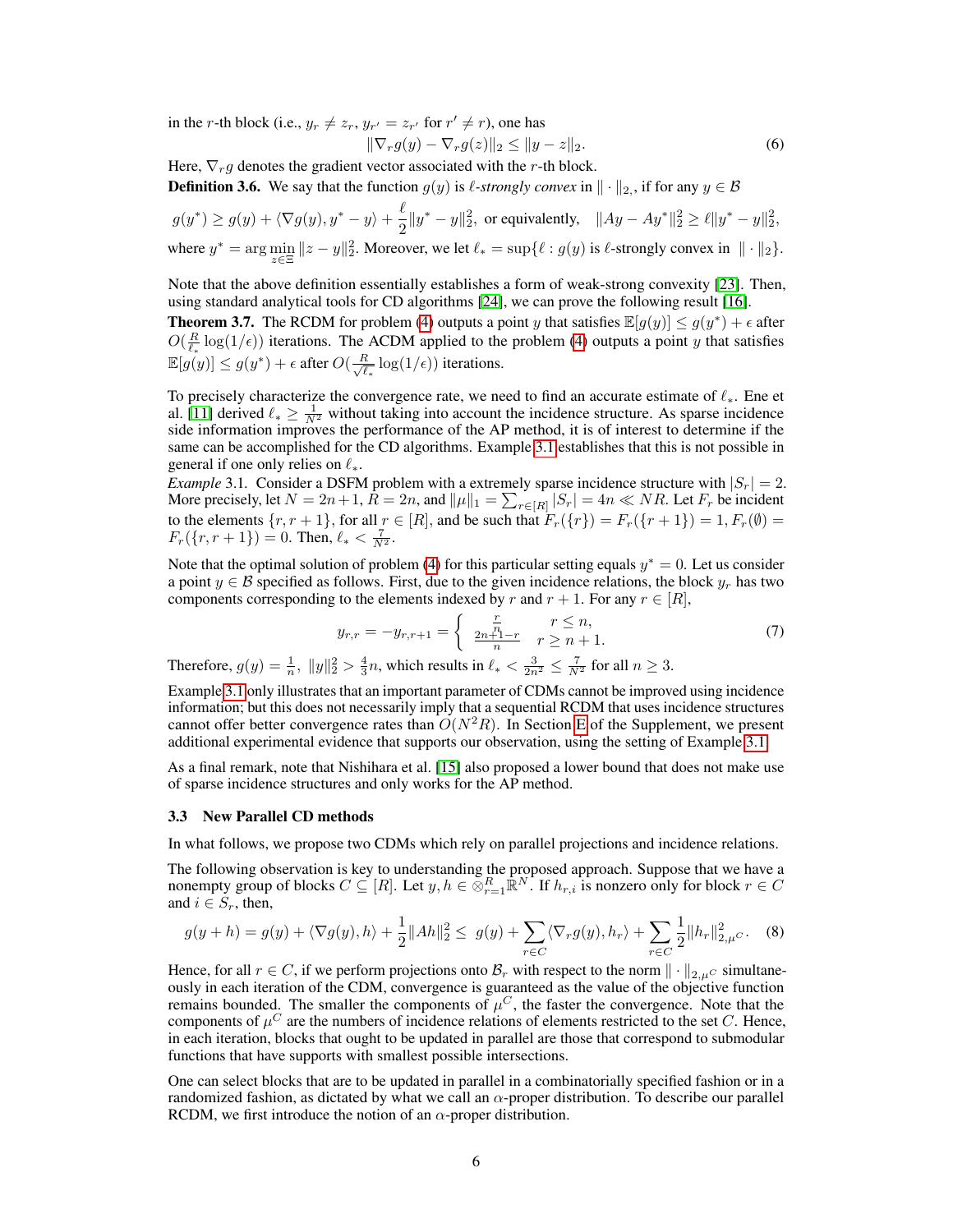**Definition 3.8.** Let P be a distribution used to sample a group of C blocks. Define  $\theta^P$  =  $(\theta_1^P, \theta_2^P, ..., \theta_R^P)$  such that for  $r \in [R], \theta_r^P \triangleq \mathbb{E}_{C \sim P} [\mu^C | r \in C]$ . We say that P is an  $\alpha$ -proper distribution, if for any  $r \in [R]$  and a given  $\alpha \in (0, 1)$ , we have  $\mathbb{P}(\dot{r} \in C) = \alpha$ .

We are now ready to describe the parallel RCDM algorithm – Algorithm 1; the description of the parallel ACDM is postponed to Section J of the Supplement.

| Algorithm 1: Parallel RCDM for Solving (4)                                                                              |  |  |  |  |
|-------------------------------------------------------------------------------------------------------------------------|--|--|--|--|
| Input: $\beta$ , $\alpha$                                                                                               |  |  |  |  |
| 0: Initialize $y^{(0)} \in \mathcal{B}$ , $k \leftarrow 0$                                                              |  |  |  |  |
| 1: Do the following steps iteratively until the dual gap $\lt \epsilon$ :                                               |  |  |  |  |
| Sample $C_{i_k}$ using some $\alpha$ -proper distribution P<br>2:                                                       |  |  |  |  |
| 3: For $r \in C_{i_k}$ :                                                                                                |  |  |  |  |
| $y_r^{(k+1)} \leftarrow \Pi_{\mathcal{B}_r, \theta_r^P}(y_r^{(k)} - (\theta_r^P)^{-1} \odot \nabla_r g(y^{(k)}))$<br>4: |  |  |  |  |
| Set $y_r^{(k+1)} \leftarrow y_r^{(k)}$ for $r \notin C_{i_k}$ , $k \leftarrow k+1$<br>5:                                |  |  |  |  |
| 6: Output $y^{(k)}$                                                                                                     |  |  |  |  |

Next, we establish strong convexity results for the space  $\|\cdot\|_{2,\theta^P}$  by invoking Lemma 3.1. **Lemma 3.9.** For any  $y \in \mathcal{B}$ , let  $y^* = \arg \min_{\xi \in \Xi} ||\xi - y||_{2, \theta^P}^2$ . Then,

$$
||Ay - Ay^*||_2^2 \ge \frac{2}{N||\theta^P||_{1,\infty}}||y - y^*||_{2,\theta^P}^2.
$$

The convergence rate of Algorithm 1 is established in the next theorem.

**Theorem 3.10.** At each iteration of Algorithm 1,  $y^{(k)}$  satisfies

$$
\mathbb{E}\left[g(y^{(k)})-g(y^*)+\frac{1}{2}d^2_{\theta^P}(y^k,\xi)\right] \leq \left[1-\frac{4\alpha}{(N\|\theta^P\|_{1,\infty}+2)}\right]^k\left[g(y^{(0)})-g(y^*)+\frac{1}{2}d^2_{\theta^P}(y^0,\xi)\right].
$$

The parameter  $N||\theta^P||_{1,\infty}$  is obtained by combining the strong convexity constant and the properties of the sampling distribution P. Small values of  $\|\theta^P\|_{1,\infty}$  ensure better convergence rates, and we next bound this value.

**Lemma 3.11.** For any  $\alpha$ -proper distribution P and an element  $i \in [N]$ ,  $\max_{r \in [R]: i \in S_r} \theta_{r,i}^P \geq$  $\max{\{\alpha \mu_i, 1\}}$ . Consequently,  $\|\theta^P\|_{1,\infty} \ge \max{\{\alpha \|\mu\|_1, N\}}$ .

Without considering incidence relations, i.e., by setting  $\|\mu\|_1 = NR$ , one always has  $\|\theta^P\|_{1,\infty} \ge$  $\alpha NR$ , which shows that parallelization cannot improve the convergence rate of the RCDM.

The next lemma characterizes an achievable  $\|\theta^P\|_{1,\infty}$  obtained by choosing P to be a uniform distribution, which, when combined with Theorem 3.10, proves the result of the last column in Table 1.

**Lemma 3.12.** If C is a set of size  $0 < K \leq R$  obtained by sampling the K-subsets of [R] uniformly at random, then  $\theta_r^P = \frac{K-1}{R-1}\mu + \frac{R-K}{R-1}1$ . Moreover,  $\|\theta^P\|_{1,\infty} = \frac{K-1}{R-1}\|\mu\|_1 + \frac{R-K}{R-1}N$ .

Comparing Lemma 3.11 and Lemma 3.12, we see that the  $\|\theta^P\|_{1,\infty}$  achieved by sampling uniformly at random is at most a factor of two of the lower bound since  $\alpha = K/R$ . A natural question is if it is possible to devise a better sampling strategy. This question is addressed in Section K of the Supplement, where we related the sampling problem to equitable coloring [20]. By using Hajnal-Szemerédi's Theorem [25], we derived a sufficient condition under which an  $\alpha$ -proper distribution P that achieves the lower bound in Lemma 3.11 can be found in polynomial time. We also described a greedy algorithm for minimizing  $\|\theta^P\|_{1,\infty}$  that empirically convergences faster than sampling uniformly at random.

# 4 Experiments

In what follows, we illustrate the performance of the newly proposed DSFM algorithms on a benchmark datasets used for MAP inference in image segmentation [9] and used for semi-supervised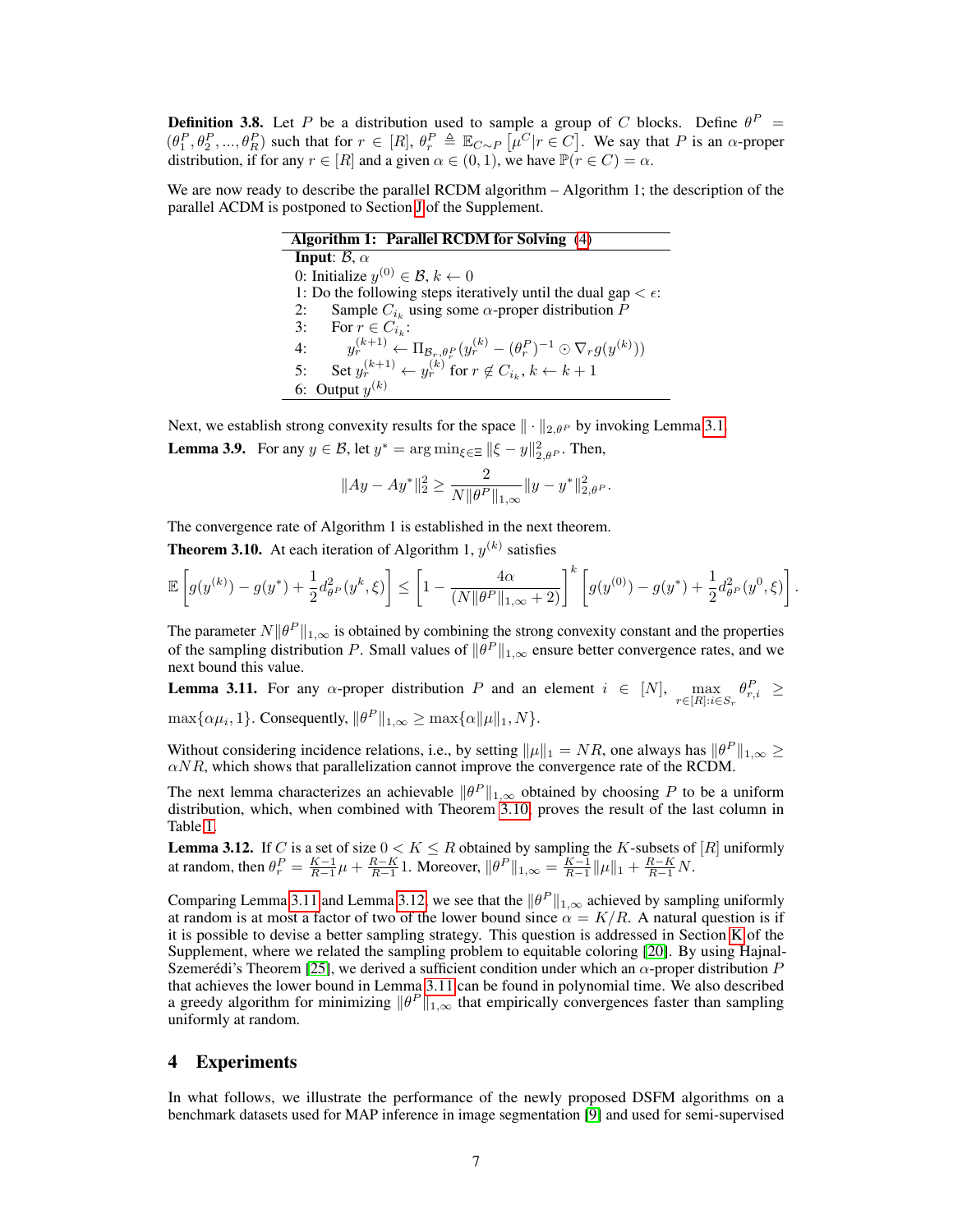

Figure 2: Image segmentation example. First row: Gap vs the number of iterations  $\times \alpha$ . Second row: The number of iterations  $\times \alpha$  vs  $\alpha$ . Here,  $\alpha$  is the parallelization parameter, while  $K = \alpha R$  equals the number of projections that have to be computed in each iteration.

learning over graphs<sup>1</sup>. More experiments on semi-supervised learning over hypergraphs can be found in Section M of the Supplement.

In all the experiments, we evaluated the convergence rate of the algorithms by using the smooth duality gap  $\nu_s$  and the discrete duality gap  $\nu_d$ . The primal problem solution equals  $x = -Ay$  so that the smooth duality gap can be computed according to  $\nu_s = \sum_r f_r(x) + \frac{1}{2} ||x||^2 - \left(-\frac{1}{2}||Ay||^2\right)$ . Moreover, as the level set  $S_\lambda = \{v \in [N] | x_v > \lambda\}$  can be easily found based on x, the discrete duality gap can be written as  $\nu_d = \min_{\lambda} F(S_{\lambda}) - \sum_{v \in [N]} \min\{-x_v, 0\}.$ 

**MAP inference**. We used two images  $- oct$  and *smallplant*  $-$  adopted from  $[14]<sup>2</sup>$ . The images comprise  $640 \times 427$  pixels so that  $\overline{N} = 273,280$ . The decomposable submodular functions are constructed following a standard procedure. The first class of functions arises from the 4-neighbor grid graph over the pixels. Each edge corresponds to a pairwise potential between two adjacent pixels  $i, j$  that follows the formula  $\exp(-\|v_i - v_j\|_2^2)$ , where  $v_i$  is the RGB color vector of pixel i. We split the vertical and horizontal edges into rows and columns that result in  $639 + 426 = 1065$ components in the decomposition. Note that within each row or each column, the edges have no overlapping pixels, so the projections of these submodular functions onto the base polytopes reduce to projections onto the base polytopes of edge-like submodular functions. The second class of submodular functions contain clique potentials corresponding to the superpixel regions; specifically, for region r,  $F_r(S) = |S|(|S_r| - |S|)$  [26]. These functions give another 500 decomposition components. We apply the divide and conquer method in [14] to compute the projections required for this type of submodular functions. Note that in each experiment, all components of the submodular function are of nearly the same size, and thus the projections performed for different components incur similar computational costs. As the projections represent the primary computational units, for comparative purposes we use the number of iterations (similarly to [14, 16]).

We compared five algorithms: RCDM with a sampling distribution  $P$  found by the greedy algorithm (RCDM-G), RCDM with uniform sampling (RCDM-U), ACDM with uniform sampling (ACDM-U), AP based on (5) (IAP) and AP based on (3) (AP). Figure 2 depicts the results. In the first row, we compared the convergence rates of different algorithms for a fixed parallelization parameter  $\alpha = 0.1$ . The values on the horizontal axis correspond to  $\#$  iterations  $\times \alpha$ , the total number of projections performed divided by  $R$ . The results are averaged over 10 independent experiments. We observe that the CD-based methods outperform AP-based methods, and that ACDM-U is the best performing CD-based method. IAP significantly outperforms AP. Similarly, RCDM-G outperforms RCDM-U. We also investigated the relationship between the number of iterations and the parameter  $\alpha$ . We recorded the number of iterations needed to achieve a smooth and discrete gap below a certain given threshold. The results are shown in the second row of Figure 2. We did not plot the curves for the AP-based methods as they are essentially horizontal lines. Among the CD-based methods, ACDM-U performs best. RCDM-G offers a much better convergence rate than RCDM-U since the sampling probability P produced by the greedy algorithm leads to a smaller value of  $\|\theta^P\|_{1,\infty}$  compared to

<sup>1</sup>The code for this work can be found in https://github.com/lipan00123/DSFM-with-incidence-relations.

<sup>2</sup>Downloaded from the website of Professor Stefanie Jegelka: http://people.csail.mit.edu/stefje/code.html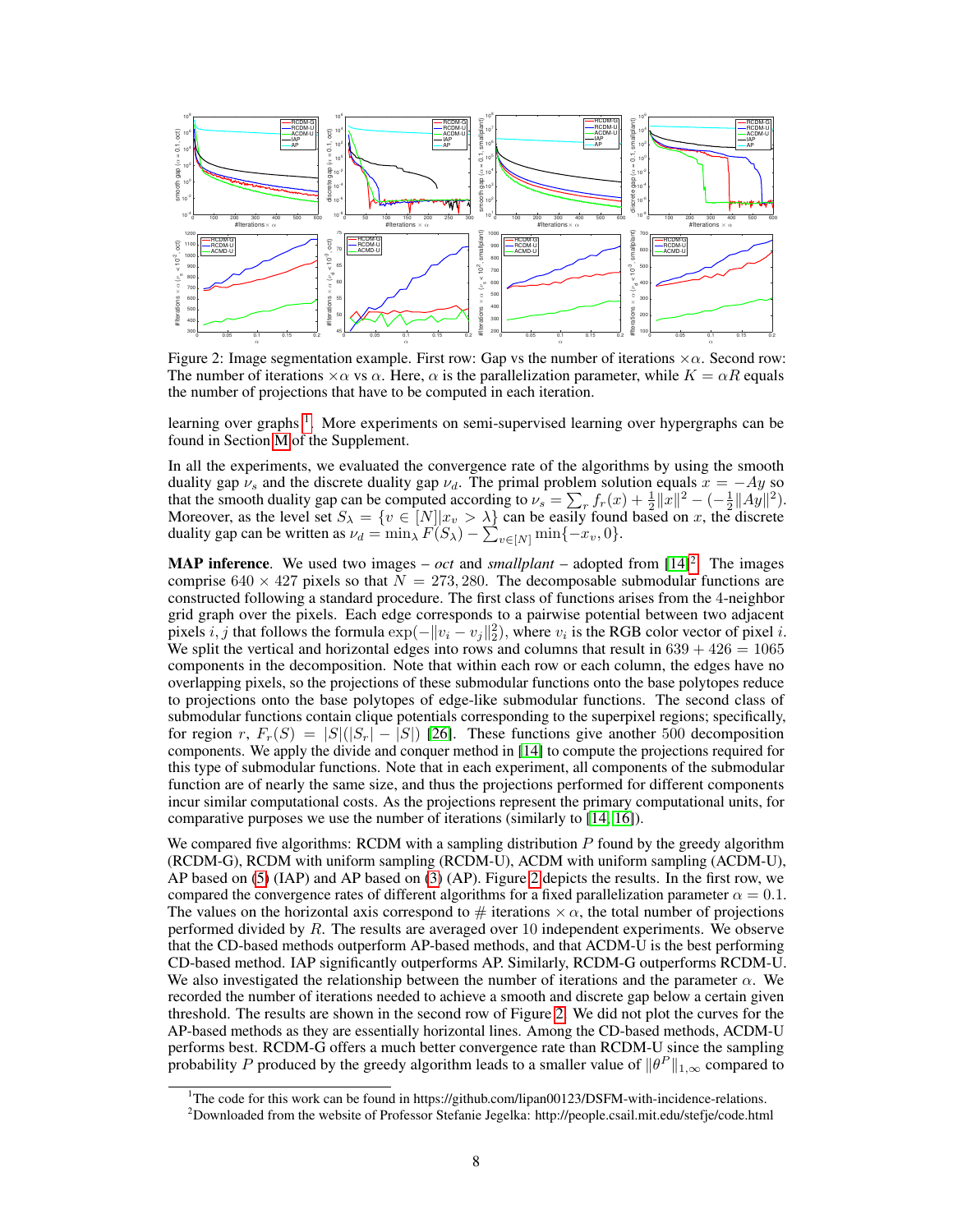

Figure 3: Zachary's Karate Club. Left two: Gap vs the number of iterations  $\times \alpha$ . Right two: The number of iterations  $\times \alpha$  vs  $\alpha$ . Here,  $\alpha$  is the parallelization parameter, while  $K = \alpha R$  equals the number of projections that have to be computed in each iteration.

uniform sampling. The reason behind this finding is that the supports of the components in the decomposition are localized, which makes the sampling  $P$  obtained from the greedy algorithm highly effective. For RCDM-U, the total number of iterations increases almost linearly with  $\alpha$  (=  $K/R$ ), which confirms the results of Lemma 3.12.

Note that in the above examples of MAP inference, another way to decompose the submodular functions is available: as there are three natural layers of non-overlapping incidence sets, we can merge all vertical edges, all horizontal edges, and all superpixel regions into three components respectively. Then, each of this component is incident to all pixels, and the derived results in this work will reduce to those of the former works [14, 16]. However, such a way to decompose submodular function strongly depends on the particular structure and thus is not general for DSFM problems. The following example on semi-supervised learning over graphs does not contain natural layers for decomposition.

Semi-supervised learning. We tested our algorithms over the dataset of Zachary's karate club [27]. This dataset is used as a benchmark example for evaluating semisupervised learning algorithms over graphs [28]. It includes  $N = 34$  vertices and  $R = 78$  submodular functions in the decomposition, each corresponding to one edge in the network. The objective function of both semi-supervised learning problems may be written as

$$
\min_{x} \tau \sum_{r \in [R]} f_r(x) + \frac{1}{2} ||x - x_0||_2^2 \tag{9}
$$

where  $\tau$  is a parameter that needs to be tuned, and  $x_0 \in \{-1,0,1\}^N$ , so that the nonzero components correspond to the labels that are known a priori. In our case, as we are only concerned with the convergence rate of the algorithm, we fix  $\tau = 0.1$ . In the experiments for Zachary's karate club, we set  $x_0(1) = 1$ ,  $x_0(34) = -1$  and let all other components of  $x_0$  be equal to zero.

Figure 3 shows the results of the experiments pertaining to Zachary's karate club. In the left two subfigures, we compared the convergence rates of different algorithms for a fixed parallelization parameter  $\alpha = 0.1$ . The values on the horizontal axis correspond to # iterations  $\times \alpha$ , the total number of projections performed divided by  $R$ . In the right two subfigures, we controlled the numbers of projections executed within one iteration by tuning the parameter  $\alpha$  and recorded the number of  $\frac{1}{10}$  iterations needed to achieve smooth/discrete gaps below  $10^{-3}$ . The values depicted on the vertical axis correspond to  $\#$  iterations  $\times \alpha$ , describing the total number of projections needed to achieve the given accuracy. In all cases, we see the similar tendency to that of the MAP inference. As may be seen, AP-based methods require more projections than CD-based methods, but IAP consistently outperforms AP, which is consistent with our theoretical results. Among the CD-based methods, ACDM-U offers the best performance in general, and RCDM-G slightly outperforms RCDM-U, since the greedy algorithm used for sampling produces a smaller  $\|\theta^P\|_{1,\infty}$  than uniform sampling. As the AP-based methods are completely parallelizable, and increasing the parameter  $\alpha$  does not increase the total number of projections. However, for RCDM-U, the total number of iterations required increases almost linearly with  $\alpha$ , which is supported by the result in Lemma 3.12. The performance curve for RCDM-G exhibits large oscillations due to the discrete problem component, needed for finding a balanced partition.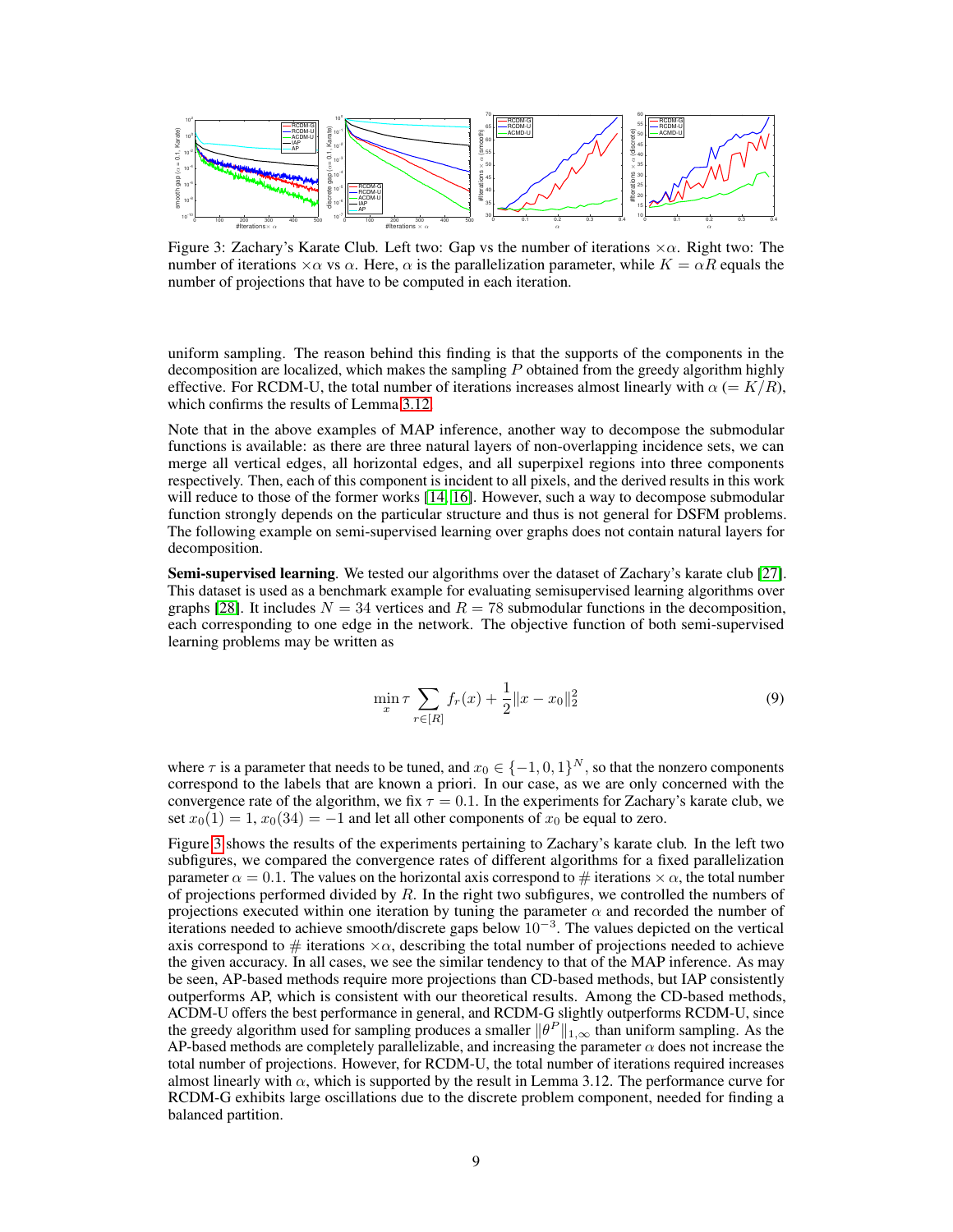# 5 Acknowledgement

The authors gratefully acknowledge many useful suggestions by the reviewers. This work was supported in part by the NSF grant CCF 15-27636, the NSF Purdue 4101-38050 and the NFT STC center Science of Information.

## References

- [1] S. Fujishige, *Submodular functions and optimization*. Elsevier, 2005, vol. 58.
- [2] K. Wei, R. Iyer, and J. Bilmes, "Submodularity in data subset selection and active learning," in *Proceedings of the International Conference on Machine Learning*, 2015, pp. 1954–1963.
- [3] P. Li and O. Milenkovic, "Inhomogeneous hypergraph clustering with applications," in *Advances in Neural Information Processing Systems*, 2017, pp. 2305–2315.
- [4] ——, "Submodular hypergraphs: p-laplacians, cheeger inequalities and spectral clustering," in *Proceedings of the International Conference on Machine Learning*, 2018, pp. 3014–3023.
- [5] P. Kohli, P. H. Torr *et al.*, "Robust higher order potentials for enforcing label consistency," *International Journal of Computer Vision*, vol. 82, no. 3, pp. 302–324, 2009.
- [6] H. Lin and J. Bilmes, "A class of submodular functions for document summarization," in *Proceedings of the Meeting of the Association for Computational Linguistics: Human Language Technologies-Volume 1*. Association for Computational Linguistics, 2011, pp. 510–520.
- [7] A. Krause and C. Guestrin, "Near-optimal observation selection using submodular functions," in *Proceedings of the AAAI Conference on Artificial Intelligence*, vol. 7, 2007, pp. 1650–1654.
- [8] Y. T. Lee, A. Sidford, and S. C.-w. Wong, "A faster cutting plane method and its implications for combinatorial and convex optimization," in *Foundations of Computer Science (FOCS), 2015 IEEE 56th Annual Symposium on*. IEEE, 2015, pp. 1049–1065.
- [9] P. Stobbe and A. Krause, "Efficient minimization of decomposable submodular functions," in *Advances in Neural Information Processing Systems*, 2010, pp. 2208–2216.
- [10] V. Kolmogorov, "Minimizing a sum of submodular functions," *Discrete Applied Mathematics*, vol. 160, no. 15, pp. 2246–2258, 2012.
- [11] A. Ene, H. Nguyen, and L. A. Végh, "Decomposable submodular function minimization: discrete and continuous," in *Advances in Neural Information Processing Systems*, 2017, pp. 2874–2884.
- [12] F. Bach *et al.*, "Learning with submodular functions: A convex optimization perspective," *Foundations and Trends* $(\mathbb{R})$  *in Machine Learning*, vol. 6, no. 2-3, pp. 145–373, 2013.
- [13] L. Lovász, "Submodular functions and convexity," in *Mathematical Programming The State of the Art*. Springer, 1983, pp. 235–257.
- [14] S. Jegelka, F. Bach, and S. Sra, "Reflection methods for user-friendly submodular optimization," in *Advances in Neural Information Processing Systems*, 2013, pp. 1313–1321.
- [15] R. Nishihara, S. Jegelka, and M. I. Jordan, "On the convergence rate of decomposable submodular function minimization," in *Advances in Neural Information Processing Systems*, 2014, pp. 640–648.
- [16] A. Ene and H. Nguyen, "Random coordinate descent methods for minimizing decomposable submodular functions," in *Proceedings of the International Conference on Machine Learning*, 2015, pp. 787–795.
- [17] D. R. Karger, "Global min-cuts in RNC, and other ramifications of a simple min-cut algorithm." in *Proceedings of the ACM-SIAM Symposium on Discrete Algorithms*, vol. 93, 1993, pp. 21–30.
- [18] C. Chekuri and C. Xu, "Computing minimum cuts in hypergraphs," in *Proceedings of the ACM-SIAM Symposium on Discrete Algorithms*. Society for Industrial and Applied Mathematics, 2017, pp. 1085–1100.
- [19] J. Djolonga and A. Krause, "Scalable variational inference in log-supermodular models." in *Proceedings of the International Conference on Machine Learning*, 2015, pp. 1804–1813.